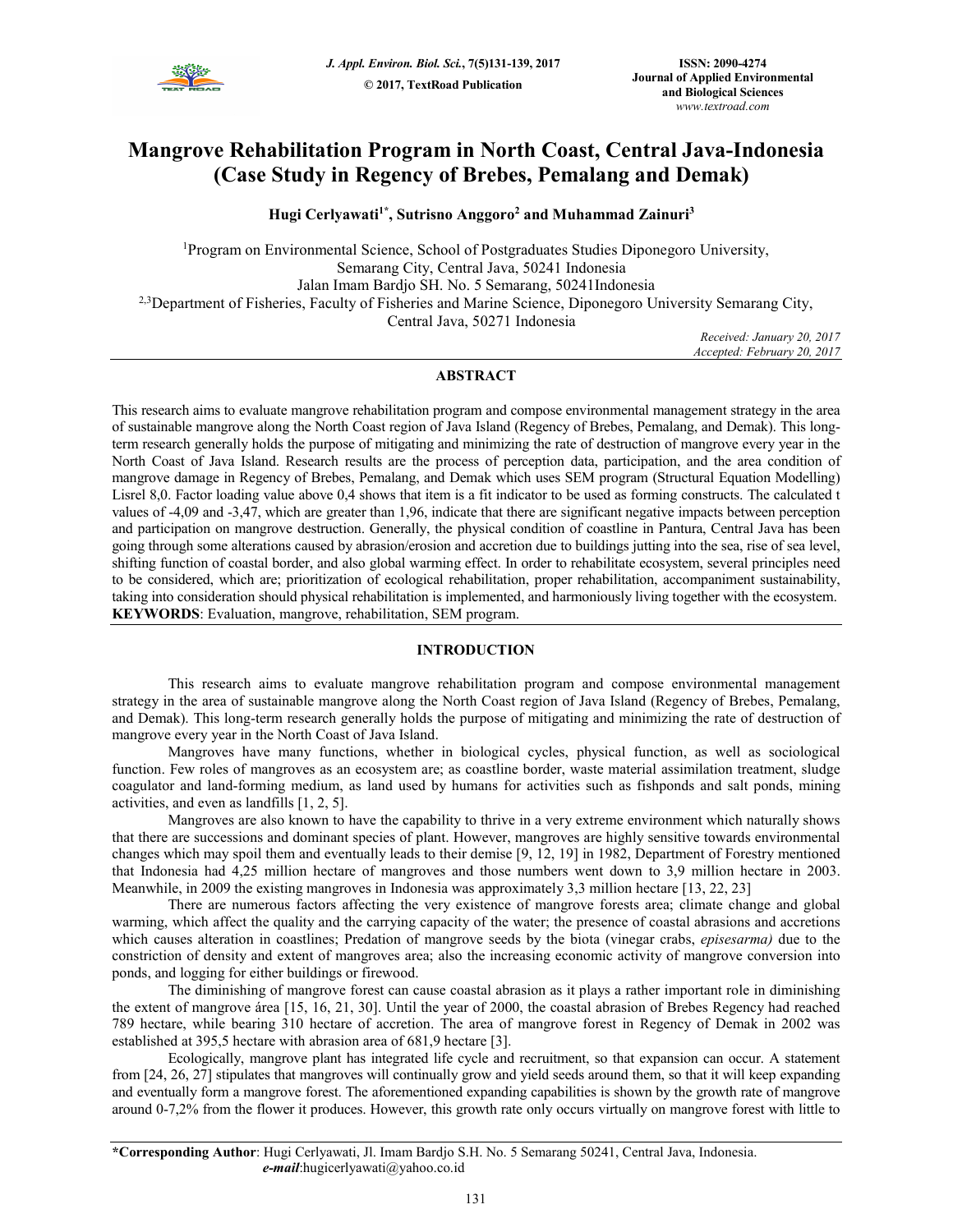no predator. In the after-conversion area of mangrove, the predation is done by predator such as vinegar crabs, thus rendering the expansion and recruitment of mangrove seeds ineffective [10, 11].

Nowadays, the increasing number of population is directly proportional to the increase of the construction building activities, which subjects the exploited mangrove forests to be potential target [6, 7]explained that the reasons for mangrove disappearance and its degradation are; the rising pressure caused by inhabitants, extraction of timber, field conversion for agricultural purpose and mineral salt production, lead mining, industrialization in coastal area and urbanization as well as field conversion for aquaculture development. Those ever increasing utilizations of coastal region not only give positive effects through the enhancement of standard of living and provision of employment to coastal residents, but also negative effects if the utilizations are not environmentally friendly and uncontrollable [17, 20].

# **MATERIAL AND METHOD**

This research uses cases studies, where observation was undertaken in three particular regencies, without considering time and/or seasons, and the data collected was analyzed descriptively. The case studies method was carried out profoundly which is limited to the area of Brebes, Pemalang, and Demak within limited amount of time (rainy season). As for the investigated case, it was ecological phenomenon which affects the destruction of mangroves and coastal region, as well as the countermeasures through socio-ecological approach. Quantitative method is performed for the parameter which will be presented in form of numbers, whereas the qualitative method is used to interpret the qualitative data as well as the policies, potentials, and hindrances which are described qualitatively. This research was performed in the coastal area of Brebes regency, Central Java in 2014. According to [3] had 882 hectare of mangrove areas which spread across District of Losari, Tanjung, Bulakamba, Wanasari, and Brebes. The Village of Kaliwlingi alone is located inside the District of Brebes which is adjacent to Margadana District, Jatibarang District in the south, Wanasari District in the west, Java Sea in the north. Village of Kaliwlingi is located at coordinates of Latitude 060 48' 19,68'' S and Longitude 1090 02' 26,01'' E.

Mojo Village, District Ulujami, Pemalang Regency is located at coordinates of South 6049'43'' and East 109032'45'', and adjacent to Siwalan District. The geographic condition resembling that of Semarang Coast, jutting into the sea, is hugely beneficial to the fishermen, since it can be used to raise milkfish and Soka crab.

Meanwhile, the mangrove area in Demak Regency in 2009 was recorded to have been around 2.370 hectare [8]which spread across Districts of Sayung, Karang Tengah, Bonang and Wedung. Bedono Village is located in Sayung District which is adjacent to Karang Tengah District in the east, Mranggen District in the south, Semarang City in the west, and Java Sea in the north. Bedono Village is located at coordinates of Latitude 060 44' 28'' S and Longitude 1100 29' 58'' E.

# **Lines of Inquiry**



**Fig.1** Chart flow of dynamic system analysis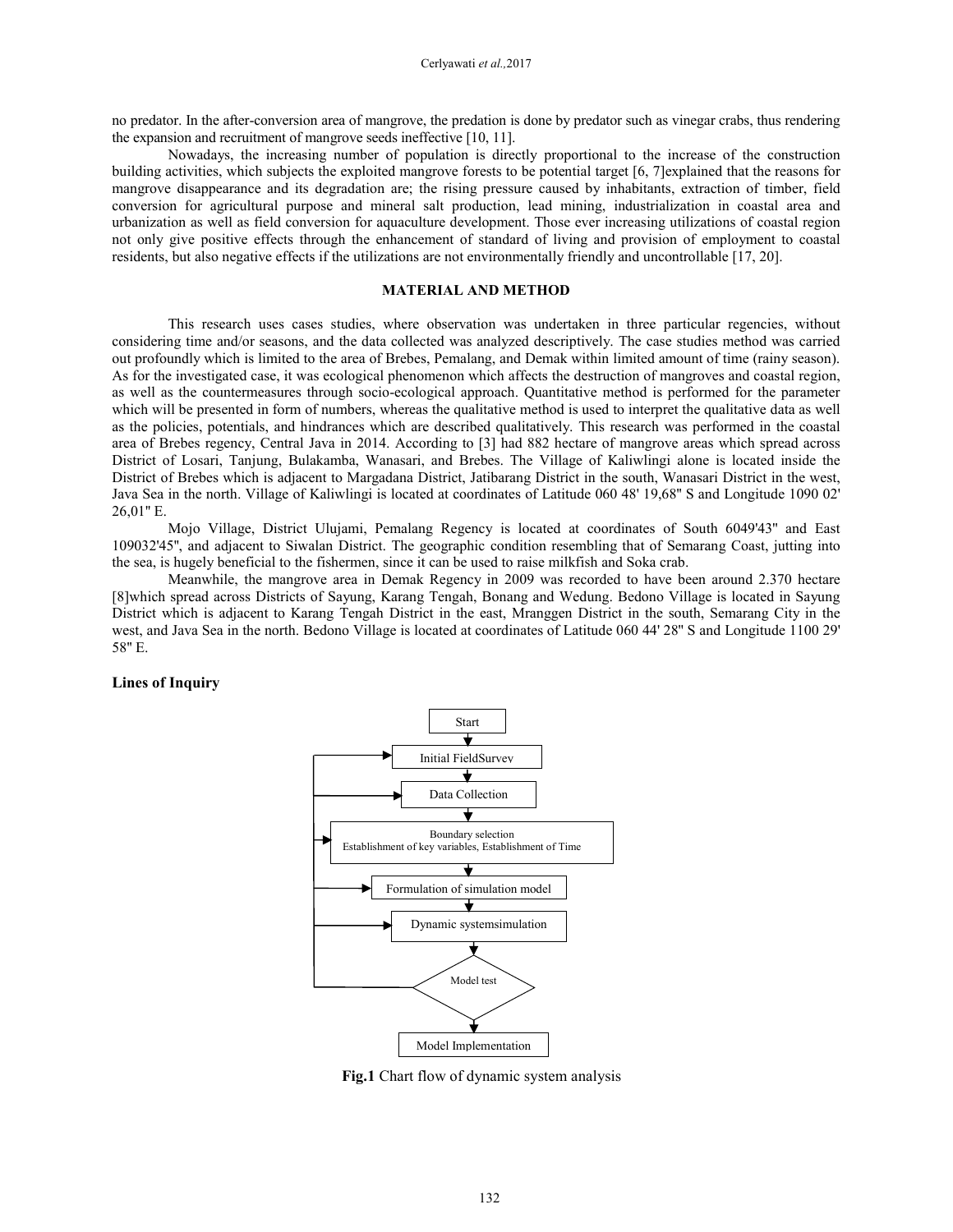# **Analysis of Anthropogenic factor**

# **Modeling of Structural Equation Modeling (SEM)**

In order to ascertain the linkage between Independent Variables (exogenous) of anthropogenic factor and dependent variables (endogenous), which are the perception and participation of society, respectively, towards the rate of mangrove destruction, the modeling of SEM will be performed by using Program LISREL 8.0 [14, 18, 25, 28, 29]. The stages of SEM modeling in this research will be as follows:

# *Conceptual Model*

Conceptual model is a drafting stage of the basic framework of model which shows the connection between the perception, participation, and the destruction of mangroves along the coastline of Brebes, Pemalang, and Demak Regency. Model conceptualization established as the development of hypothesis according to the related theory is used as a foundation to linking the perception of latent variables and people's participation on the damage/decrease of the mangroves area along the coastline of Brebes, Pemalang, and Demak regency together with its indicators.

# *Path diagram arrangement*

Path Diagram arrangement is performed to facilitate the visualization of hypothesis which has been submitted to model conceptualization, that is to say that people's perception will affect people's participation and eventually people's participation will affect the dynamic change of total mangrove area along the coastline of Brebes, Pemalang, and Demak Regency. Path diagram arrangement is also meant to reduce the faulty rate of the model being built.

# *Model Specification*

Model specification is meant to describe the trait or character as well as the amount of estimated parameter and represented in related mathematical model with the influence of perception and participation of the people towards the dynamic change of total mangrove area along the coastline of Brebes, Pemalang, and Demak Regency.

# *Model Identification*

Information extracted from the data is tested to determine whether it is enough to estimate and obtain unique value from the parameter of the built model.

# *Parameter Estimation*

Estimation of model-based parameter is obtained from the data to produce model-based covariance matrix, which is hoped to be consistent with observed covariance matrix.

# *Assessment of Model Fit*

Assessment of model fit is done by comparing the similarity between model-based covariance matrix and data covariance matrix.

# *Model Modification*

In case the model fit hasn't been able to be obtained yet, model modification will be performed based on the related theory that bolsters the model modification of the linkages between people's perception and participation towards the dynamic change/reduction of total mangrove area along the coastline of Brebes, Pemalang, and Demak Regency. *Cross-Validations Model* 

Cross-Validations model will be performed to test whether the model resulted towards new data is fit.

# **RESULTS**

### **People's Socio-Economic and Cultural Condition**

The number of population of Brebes, Pemalang, and Demak Regency that inhabit along the coastline according to the educational level in the end of year 2013-2014 will be served in **table** 1 below.

# **Table** 1: Number of population of Brebes, Pemalang, and Demak regency

|                |                                   | according to their recent educational level. |                                            |                                    |                                                                |              |
|----------------|-----------------------------------|----------------------------------------------|--------------------------------------------|------------------------------------|----------------------------------------------------------------|--------------|
| <b>Regency</b> | <b>College</b><br><b>Graduate</b> | High<br>school<br><b>Graduate</b>            | <b>Middle</b><br>school<br><b>Graduate</b> | <b>Elementary</b><br><b>School</b> | Did not/vet<br>to finish<br><b>Elementary</b><br><b>School</b> | <b>Total</b> |
| <b>Brebes</b>  | 8.295                             | 25.955                                       | 3.720                                      | 36.359                             | 39.305                                                         | 113.634      |
| Pemalang       | 7.130                             | 42.630                                       | 67.970                                     | 96.460                             | 47.976                                                         | 262.166      |
| <b>Demak</b>   | 18.128                            | 126,000                                      | 188.265                                    | 321.131                            | 55.792                                                         | 709.316      |
| Jumlah         | 33.553                            | 194.585                                      | 259.955                                    | 453.950                            | 143.073                                                        | 1.085.116    |

Source: Central Bureau of Statistics of Regency of Brebes, Pemalang, and Demak (2013-2014)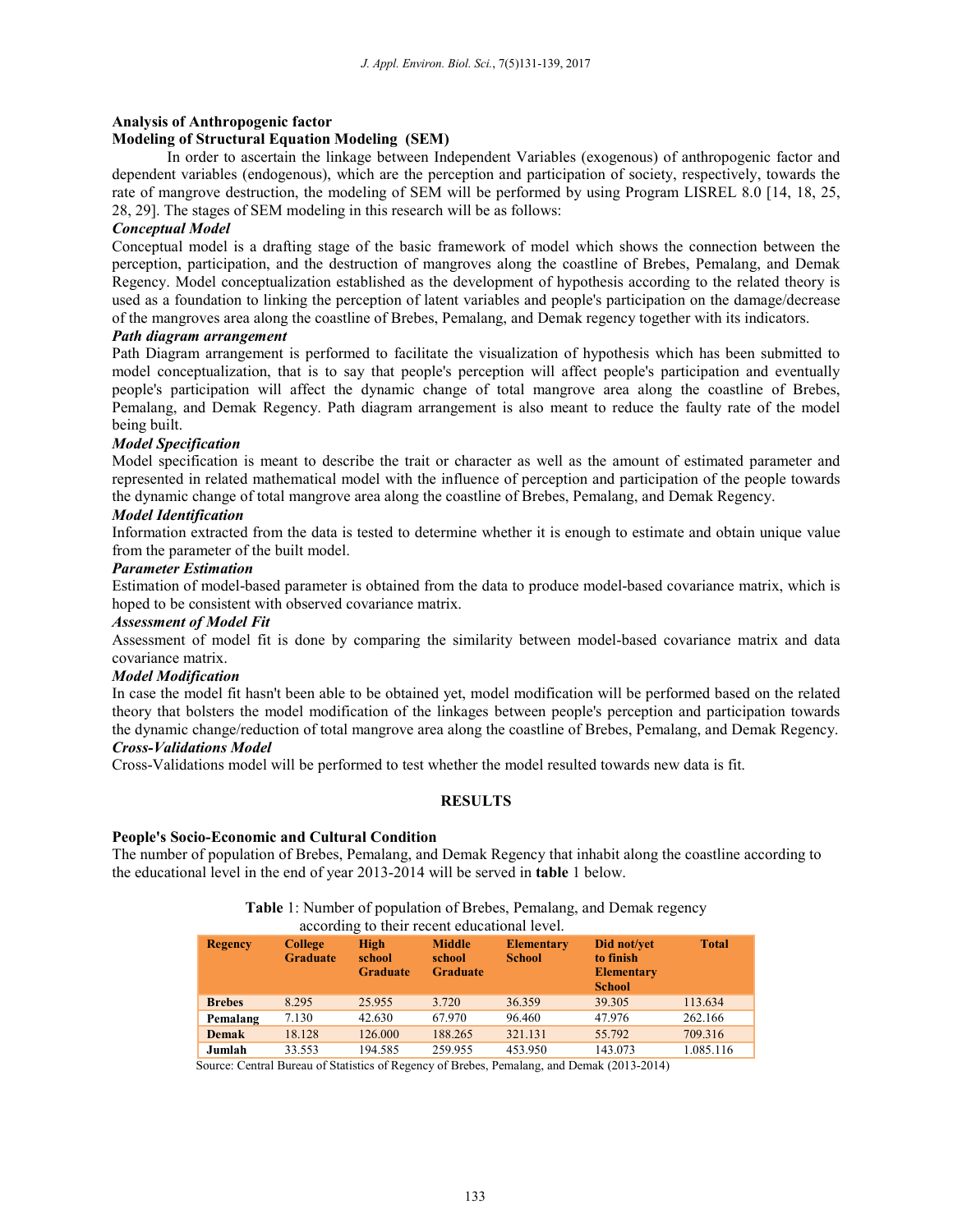# **The Score of People's Perception and Participation**

The result according to the questionnaire filling by respondents towards people's perception and participation in the Regency of Brebes, Pemalang, and Demak will be shown in table 2,3 and 4:

**Table 2**: The analysis of People's Perception in Regency of Brebes, Pemalang and Demak

| <b>Perception</b> |      |              | number | The average score of questionnaire |      | <b>Total</b>   |
|-------------------|------|--------------|--------|------------------------------------|------|----------------|
|                   |      | $\mathbf{2}$ | 3      | 4                                  | 5    |                |
| <b>Brebes</b>     | 4,38 | 4.4          | 3.88   | 4.26                               | 4.24 | 21, 16 (4, 23) |
| Pemalang          | 4.78 | 3,08         | 4.5    | 4.52                               | 3,16 | 20,04(4,00)    |
| Demak             | 4.18 | 1.98         | 3.96   | 4.5                                | 4,56 | 19,18(3,83)    |
| Rata-rata         | 4.44 | 3.15         | 4.11   | 4.42                               | 3.98 | 20,01(4,02)    |

Information:

Score 1: Strongly disagree, very bad. Score 2: Disagree, not good. Score 3: Indecisive, intermediate. Score 4: Agree, good. Score 5: Strongly agree, very good.

# **Table 3**: The analysis of People's participation in Regency of Brebes, Pemalang and Demak

| <b>Participation</b> | number |      | The average score of questionnaire |      | <b>Total</b> |
|----------------------|--------|------|------------------------------------|------|--------------|
|                      |        |      | 3                                  | 4    |              |
| <b>Brebes</b>        | 4,2    | 3,84 | 3,6                                | 3.58 | 15,22(3,80)  |
| Pemalang             | 4,38   | 4,04 | 3,94                               | 4,32 | 16,68(4,17)  |
| Demak                | 3,36   | 3    | 3.9                                | 4,72 | 14,98(3,74)  |
| Rata-rata            | 3.98   | 3.62 | 3,81                               | 4,20 | 15,61(3,90)  |
| Information:         |        |      |                                    |      |              |

Score 1: Very rarely, never, very bad.

Score 2: Rarely, 1-2 times a year, once every 5 activities, bad.

Score 3: Average, once in 3-6 months, once every 3-4 activities, intermediate.

Score 4: Often, Once in a month, once every two activities, good.

Score 5: Very often, more than once a month or at every activity, very good.

# **Table 4:** The analysis of The Level of Mangrove Damage in Regency of Brebes, Pemalang, and Demak.

| <b>Damage</b> | The average score of questionnaire | <b>Total</b> |      |      |               |
|---------------|------------------------------------|--------------|------|------|---------------|
|               |                                    |              |      |      |               |
| <b>Brebes</b> | 3,8                                | 3,3          | 3,14 | 3,58 | 13,82(3,45)   |
| Pemalang      | 3,72                               | 3.9          | 3,7  | 3,08 | 14,4(3,6)     |
| Demak         | 2.3                                | 3.64         | 4,3  | 1,88 | 12, 12(3, 03) |
| Rata-rata     | 3,27                               | 3.61         | 3,71 | 2,84 | 13,43(3,35)   |

Information:

Score 1: Really not serious, 0% damage, Rapid growth/increase rate of mangrove. Score 2: Not serious, <10% damage, Mangroves grow normally. there is an increase (2 marks).

Score 3: Mild damage, 10-25% damage, there is a growth/increase rate of mangrove (3 marks).

Score 4: Serious, high damage rate ranging from 25 to 75%, relatively there is an absence of growth/increase of mangrove (4 marks).

Score 5: Very serious, Massive damage above 75%, no growth/increase of mangrove (5 marks).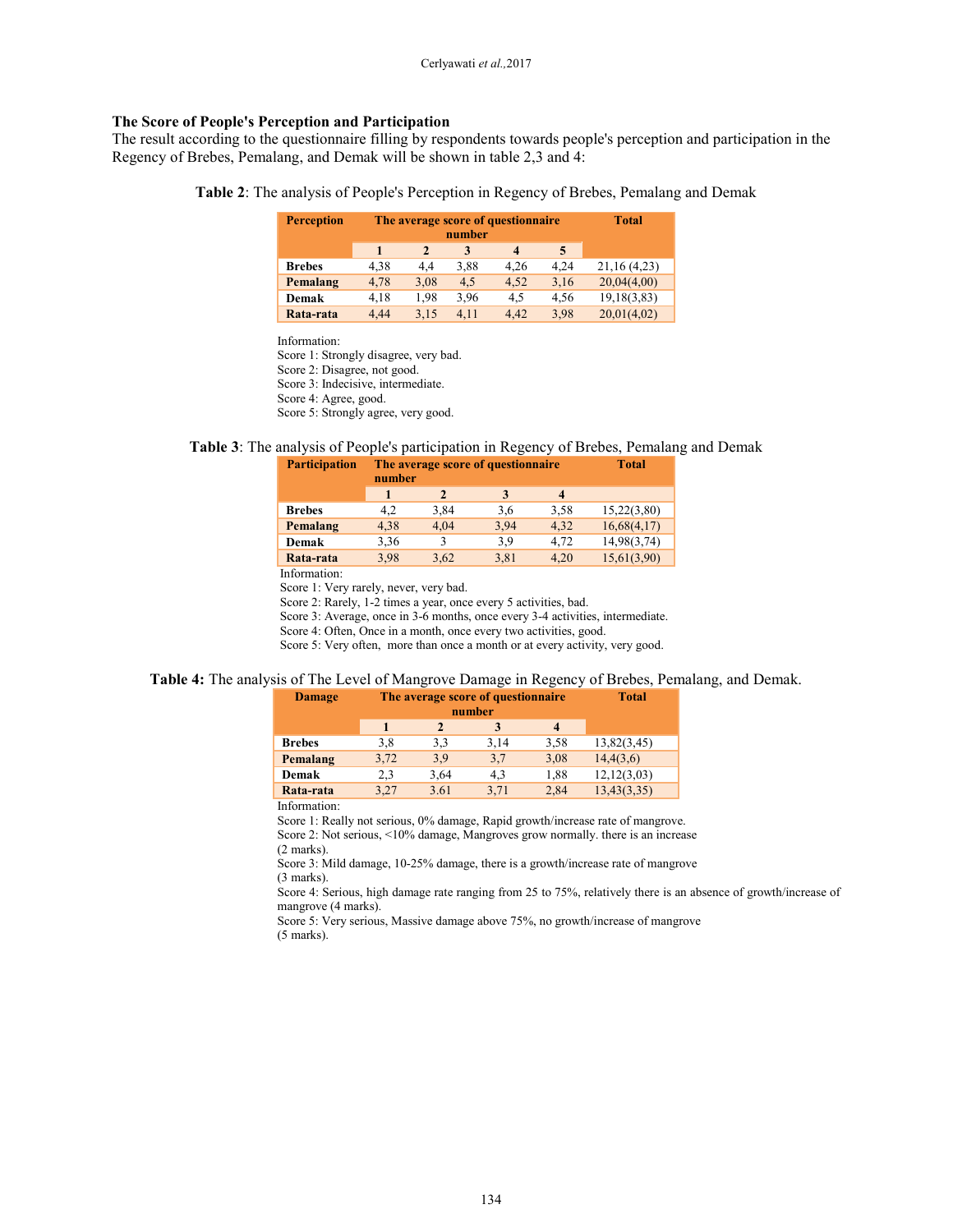

**Fig.2** Central Java-Indonesia



**Fig.3** Research Sites

# **DISCUSSION**

The people's perception in the Regency of Brebes, Pemalang, and Demak towards the importance of mangrove lies on the range of intermediate up to very good with average score of 4,02 ( good). On the other hand, apparently those perceptions are not in a conjunction with real proportionate actions where the average score of people's participation in the Regency of Brebes, Pemalang, and Demak in conserving the very existence of mangrove's vegetation in their region is merely 3,90 (intermediate).

The analysis results of coastal people's perception in the Regency of Brebes, Pemalang, and Demak that lies on the range of good up to very good score is not automatically followed by the same score for its participation factor where the score of the participation merely lies on the range of intermediate up to good. Generally, the awareness and concern of coastal people in the Regency of Brebes, Pemalang and Demak to participate in conserving the mangrove ecosystem in their area held a significant role which is seen from whether the dominant socio-economic factoris relative ( logging-incineration of mangroves) compared with the coastal-abrasion factor as an ecological factor. Nevertheless, the rate of reduction of the mangrove area in the coastal region in the Regency of Brebes, Pemalang, and Demak due to logging/incineration factor is 31,70 hectare/year (Brebes). Yielding a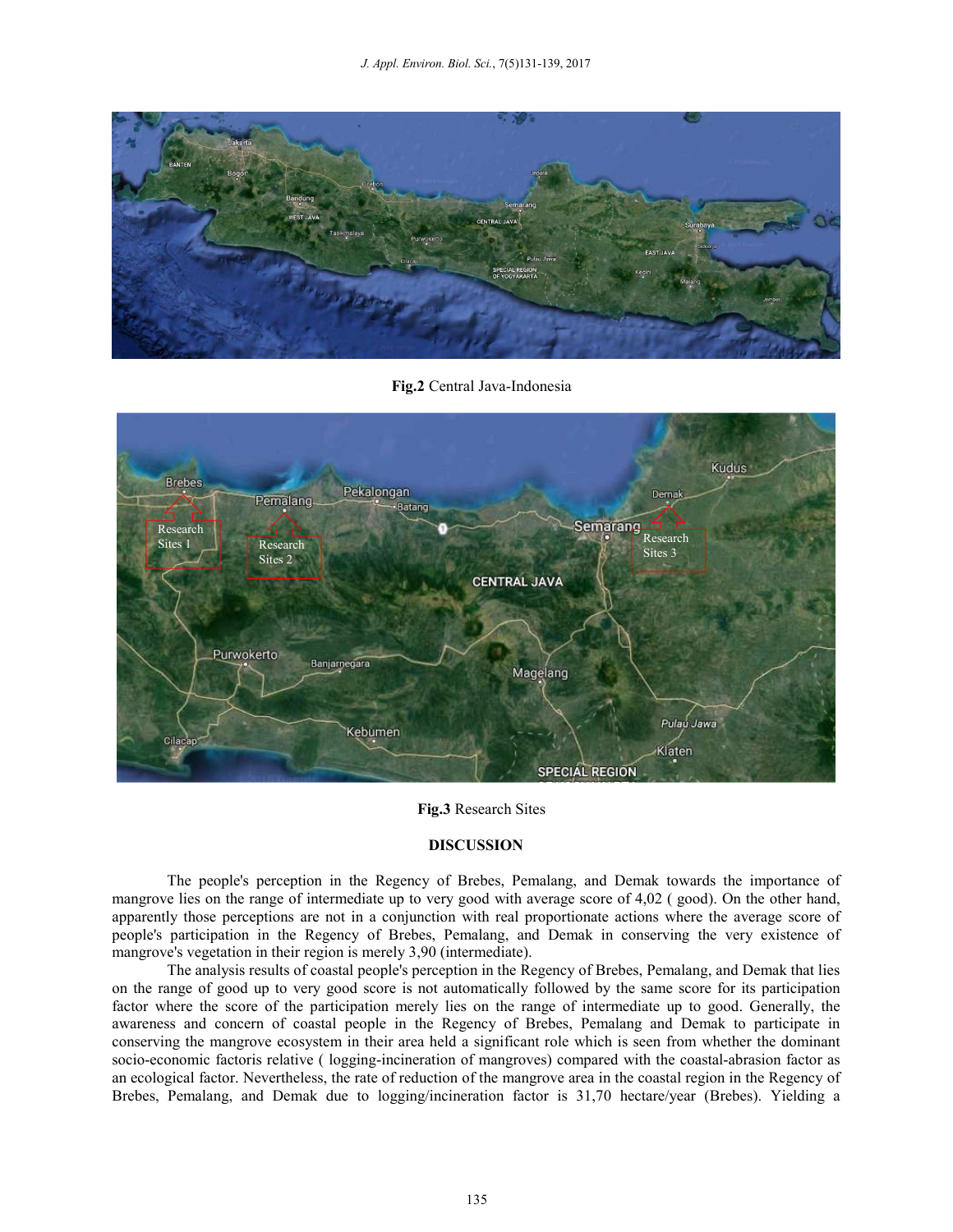contribution of more than 50% on the reduction of total mangrove area due to coastal-abrasion factor of 53,55 hectare/year with the same rate of coherency of 99,60% becomes a substantial matter that needs to be taken into consideration. Thus, the role of observation, prevention, and preservation of mangrove sustainabilty in the Regency of Brebes, Pemalang, and Demak towards the factor of logging/incineration needs to be improved.

# **Analysis of SEM (Structural Equation Modelling)**

Process of perception data, participation, and the area condition of mangrove damage in Regency of Brebes, Pemalang, and Demak which uses SEM program (Structural Equation Modelling) Lisrel 8,0 resulting in linkage model of perception-participation-damage of mangrove in the Regency of Brebes, Pemalang, and Demak is shown in figure below:



### **Fig. 4** Standardized output using LISREL software

Loading factor value above is 0,4, which shows that item is a fit indicator to be used as forming constructs.



**Fig. 5** Output of calculated t value using LISREL software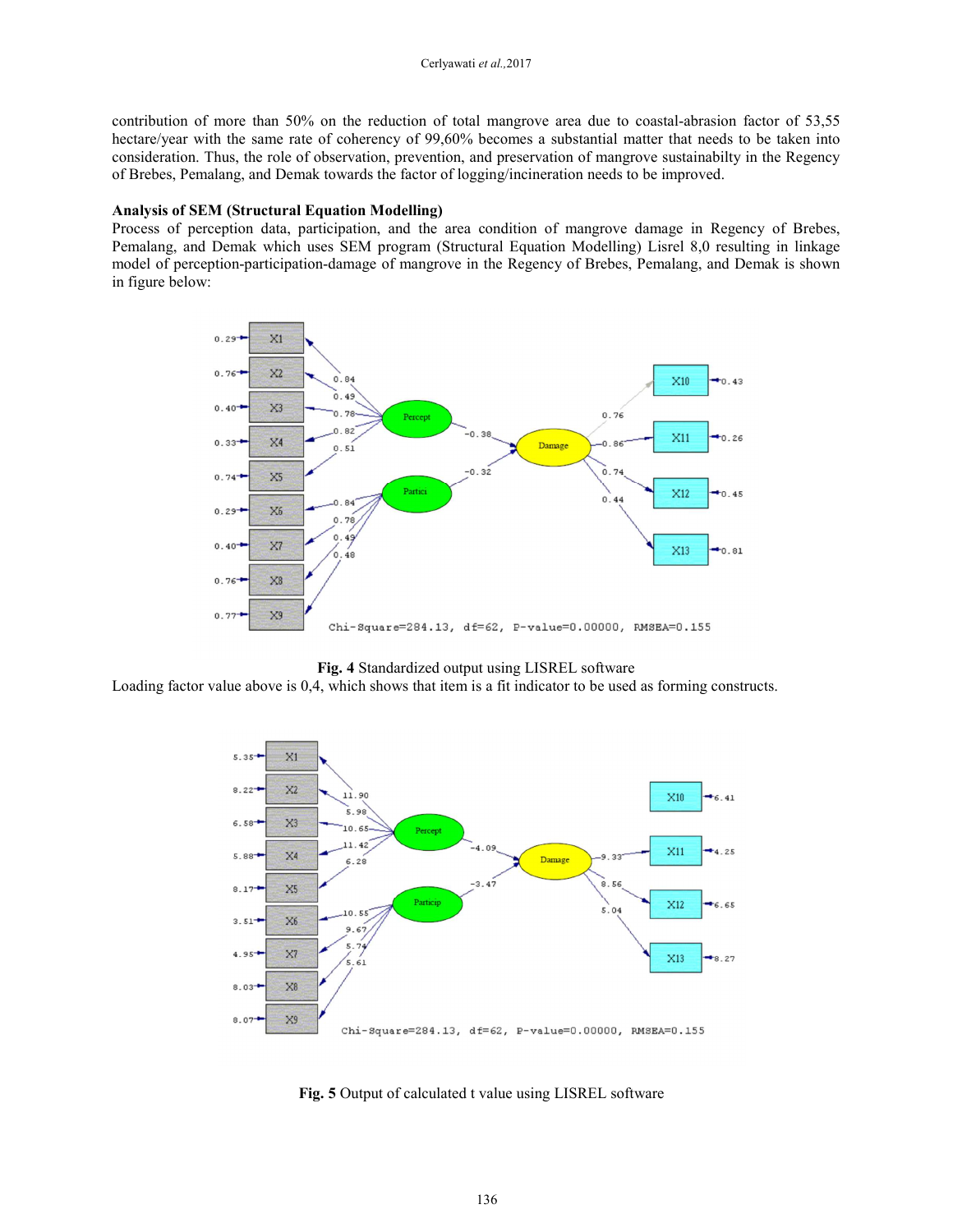The calculated t values of -4,09 and -3,47, which are greater than 1,96, indicate that there are significant negative impacts between perception and participation on mangrove destruction (Structural Equation Modelling theory, concept, and application by LISREL 8,0 program, [18].

This matter attests that between perception, participation, and damage towards mangrove shows that there are significant negative impacts. Meaning, that the better the people's perception, the smaller the damage will occur. This could also mean the better the participation of people in continuing mangrove reforestation , the smaller the damage brought upon mangrove forest as well.

| Table: 5 Correlation Matrix and Independent Variable |               |                   |                      |  |  |
|------------------------------------------------------|---------------|-------------------|----------------------|--|--|
|                                                      |               | <b>Perception</b> |                      |  |  |
| <b>Perception</b>                                    | 1.00          |                   |                      |  |  |
| Participation                                        | 0.03          |                   | 1.00                 |  |  |
|                                                      |               |                   |                      |  |  |
|                                                      |               |                   |                      |  |  |
|                                                      | <b>Damage</b> | <b>Perception</b> | <b>Participation</b> |  |  |
| Damage                                               | 1.00          |                   |                      |  |  |
| Perception                                           | $-0.39$       | 1.00              |                      |  |  |

From the equations above, it appears that the impact of perception on participation is relatively small with regression coefficient of 0.03 and correlation proximity of 26%. Likewise, the impact of perception and participation on the dynamic reduction of total mangrove area in coastal region in the Regency of Brebes, Pemalang, and Demak is small as well. Both regression coefficient of perception and participation on the preservation of mangrove are 0.32 and 0.38 respectively with correlation proximity of 26%. In the said matrix, we can see the positive correlation between the perception and the participation occurring in the Regency of Brebes, Pemalang, and Demak. Whereas, Negative correlation is seemingly to occur between the damage of mangrove and either the perception or participation. That being said, if the people's perception gets stronger towards the existence of mangrove forest, the damage occurred will most likely to be at minimum. And if the participation by the people is getting more and more prevalent, then the damage of mangrove forest will be mitigated and thus it will retain at minimum.

### **CONCLUSION**

Generally, the physical condition of coastline in Pantura, Central Java has been going through some alterations caused by abrasion/erosion and accretion due to buildings jutting into the sea, rise of sea level, shifting function of coastal border, and also global warming effect. In order to rehabilitate ecosystem, several principles need to be considered, which are; prioritization of ecological rehabilitation, proper rehabilitation, accompaniment sustainability, taking into consideration should physical rehabilitation is implemented, and harmoniously living together with the ecosystem.

# **REFERENCES**

- **1. Aung T.T., Than M.M., Katsuhiro O., Yukira M., 2011.** Assessing The Status of Three Mangrove Species Restored by The Local Community in The Cyclone-Affected Area of The Ayeyarwady Delta, Myanmar. Wetl Ecol Manag 19(2):195–208
- **2. Bashan Y., Moreno M., Salazar BG., Alvarez L., 2013**.Restoration and Recovery Of Hurricane-Damaged Mangroves Using The Knickpoint Retreat Effect and Tides as Dredging Tools. J Environ Manage 116:196–203
- **3. Bureau of Marines and fisheries of Province of Central Java., 2012**.
- **4. Bureau of Marines and Fisheries, Brebes Regency., 2010.**
- **5. Biswas S.R., Mallik A.U., Choudhury J.K., Nishat A., 2009.** A Unified Framework for The Restoration of Southeast Asian Mangroves-Bridging Ecology, Society And Economics. Wetl Ecol Manag 17(4):365– 383
- **6. Chu V.C., Sharon B., Huynh H.T., Marc H.,2015.** Using Melaleuca Fences as Soft Coastal Engineering for Mangrove Restoration in Kien Giang, Vietnam, Ecological Engineering 81: 256–265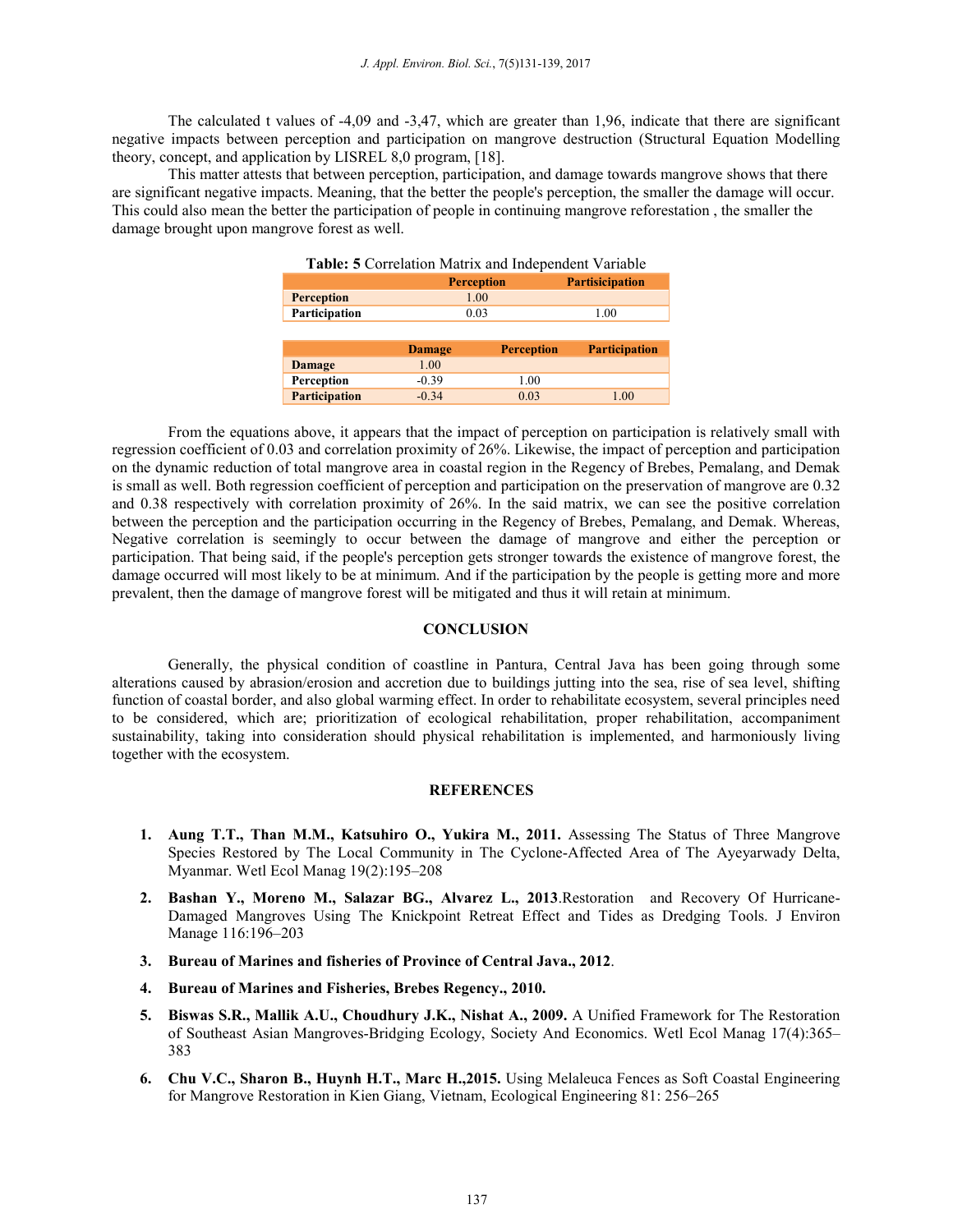- **7. Chen L.Y., Peng S.L., Li J., Lin Z.G., Zeng Y.,2013.** Competitive Control of An Exotic Mangrove Species: Restoration of Native Nangrove Norests By Altering Light Availability. Restor Ecol 21(2):215– 223
- **8. Cleanliness and Landscaping Services Demak Regency., 2009.**
- **9. Dale P.E.R., Dale M.B., Dowe D.L., Knight J.M., Lemckert C.J., Low Choy D.C., Sheaves M.J., Sporne I., 2010.** A Conceptual Roadmap for Integrating Coastal Wetland Research and Management: an Example From Queensland, Australia. Prog Phys Geogr 34(5):605–624
- **10. Dale P. E. R., Knight J. M., Dwyer P. G., 2014.** Mangrove Rehabilitation: A Review Focusing on Ecological and Institutional Issues, Wetlands Ecol Manage; 22:587–604
- **11. Datta D., Chattopadhyay R.N., Guha P., 2012.** Community Based Sustainability. J Environ Manage 107:84–95
- **12. Donato D.C., Kauffman J.B., Mackenzie R.A., Ainsworth A., Pfleeger A.Z**., **2012**. Whole-Island Carbon Stocks in The Tropical Pacific: Implications for Mangrove Conservation and Upland Restoration. J Environ Manage 97:89–96
- **13. Eddy.,2008.** Study of suspended sediment Distribution based on wind monsoon pemalang coastal waters, jawa tengah using aqua-modis data. Jornal of marine science UNDIP, Tuesday july 29,2008
- **14. Edward B. B., John S. B., 2012.** A Spatial Model of Ecosystem Services. Article in Ecological Economics, June 2012
- **15. Ghosh S., Bakshi M., Bhattacharyya S., Nath B., Chaudhuri P., 2015.** A Review of Threats and Vulnerabilities to Mangrove Habitats: With Special Emphasis on East Coast of India, Open Access Journal of Earth Science and Climatic Change, 2015, 6:4
- **16. Global Nature Fund., 2007.** Mangrove Rehabilitation Guidebook, Published in the framework of the EU-ASIA PRO ECO II B Post Tsunami Project in Sri Lanka, Imprint, Global Nature Fund (GNF) Fritz-Reichle-Ring 478315 Radolfzell, Germany, Website www.globalnature.org
- **17.** Gardel, A, E. Gensac, E.J. Anthony, S. Lesourd, H. Loisel, and D. Marin (2011) Wave-formed mud bars: their morphodynamics and role in opprtunistic mangrove colonization. Journal f Coastal Research SI 64 384 – 387 ICS2011 (Proceedings) Poland ISSN 0749-0208385
- **18. Ghozali, I., Fuad., 2008.** Structural Equation Modelling Teori Konsep dan Aplikasi dengan Program Lisrel 8.80 Edisi II. Diponegoro University Semarang
- **19. Hashim R., Kamali B., Tamin N.M, Zakaria R., 2010.** An Integrated Approach to Coastal Rehabilitation: Mangrove Restoration in Sungai Haji Dorani, Malaysia. Estuar Coast Shelf Sci 86(1):118– 124
- **20. Hai H.N.,Clive M., David P., Kasper J., Norman C.D., 2013.** The Relationship of Spatialetemporal Changes in Fringe Mangrove Extent and Adjacent Land-Use: Case Study of Kien Giang Coast, Vietnam. Ocean and Coastal Management 76 :12-22
- **21. Irving A.D., Connell S.D., Russell B.D., 2011.** Restoring Coastal Plants to Improve Global Carbon Storage: Reaping What We Sow. PLOS ONE 6(3):1–6
- **22. Kitamura S.,1997.** Handbook of Mangroves in Indonesia –Bali and Lombok
- **23. Kustanti A.B., Nugroho D., Darusman, and Kusmana C., 2012.** Integrated Management Of Mangroves Ecosysem in Lampung Mangrove Centre (LMC) East Lampung Regency, Indonesia. Journal of Coastal Development 15(2):209-216
- **24. Motamedi S., Hashim R., Zakaria R., Song K.I., Sofawi B., 2014.** Long-Term Assessment of an Innovative Mangrove Rehabilitation Project: Case Study on Carey Island, Malaysia. Sci World J 2014
- **25. Matsui N., Suekuni J., Nogami M., Havanond S., Salikul P.,2010.** Mangrove Rehabilitation Dynamics and Soil Organic Carbon Changes as A Result of Full Hydraulic Restoration and Regrading of A Previously Intensively Managed Shrimp Pond. Wetl Ecol Manag 18(2):233–242